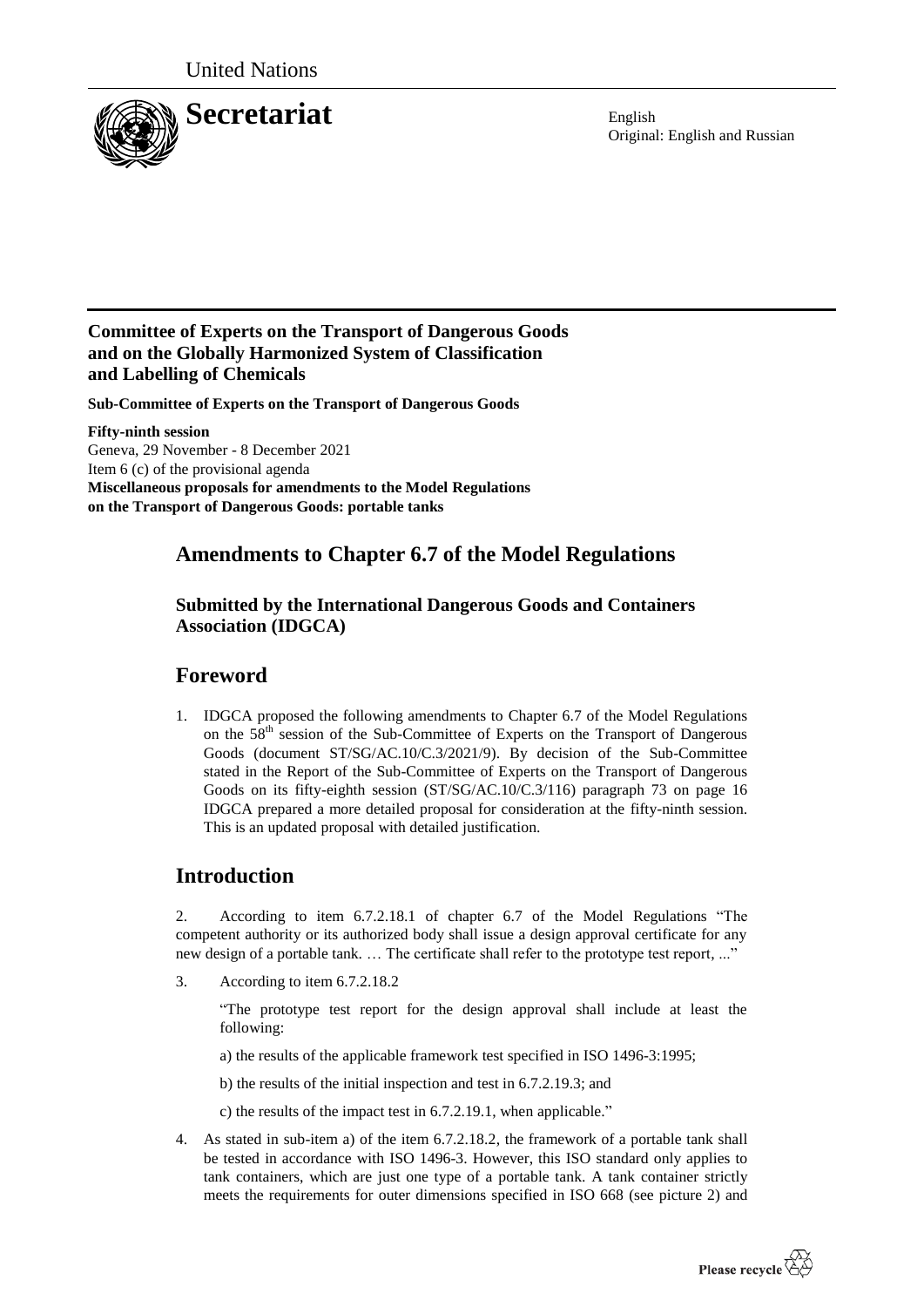stacking test requirements (e.g. the force of 848kN must be applied to each pair of corner fittings during test). These requirements do not apply for other types of portable tanks.

### **Proposals**

5. We invite the Sub-Committee to consider the following proposals.

#### **Option 1**

6. Amend the sub-item a) of the item 6.7.2.18.2 to read as follows:

"The results of the applicable framework test specified in ISO 1496 3:1995 the Annex II of the International Convention for Safe Containers (CSC) and/or other applicable standards".

#### **Option 2**

7. Amend the sub-item a) of the item 6.7.2.18.2 to read as follows:

"The results of the applicable framework test specified in ISO 1496-3:1995 the Annex II of the International Convention for Safe Containers (CSC) and/or other applicable standards".

8. And add the definition of a tank container to 6.7.2.1 of the Model Regulations to read as follows:

"*Tank container* means a portable tank which includes two basic elements, the tank or tanks and the framework, and complies with the requirements of ISO 1496-3:2019. No part of the tank container, its associated fittings and service equipment shall project beyond the overall external dimensions specified in ISO 668:2020."

### **Justification**

- 9. According to ISO 1496-3, the force of 848 kN must be applied to each pair of corner fittings of a tank container in the stacking test. If the maximum mass of the tank container is 30,480 kg, the bottom tank container should have a load capacity of 192,000 kg. Thus, the frame of the tank container must be able to withstand stacking of at least 6 rows. This requirement may not be met by other types of portable tanks (e.g. swap tanks). ISO 1496-3 does not allow stacking of less than 6 rows while the CSC convention does not limit the minimum number of stacks. For example, swap tanks cannot be stacked or some of them can be stacked in only 2 rows. Swap tanks also extend beyond the dimension of the corner fittings unlike tank containers (see picture 1).
- 10. As an example, below is the comparison table of definitions of two types of a portable tank – a swap tank and a tank container.

*Definition of a portable tank in the Model Regulations:*

**Portable tank** means a multimodal tank used for the transportation of substances of Class 1 and Classes 3 to 9. The portable tank includes a shell fitted with service equipment necessary for the transport of dangerous substances. The portable tank shall be capable of being filled and discharged without the removal of its structural equipment. It shall possess stabilizing members external to the shell, and shall be capable of being lifted when full. It shall be designed primarily to be located onto a transport vehicle or ship and shall be equipped with skids, mountings or accessories to facilitate mechanical handling. Road tank-vehicles, rail tank-wagons, non-metallic tanks and intermediate bulk containers (IBCs) are not considered to fall within the definition for portable tanks.

**Portable tanks**

**Definitions**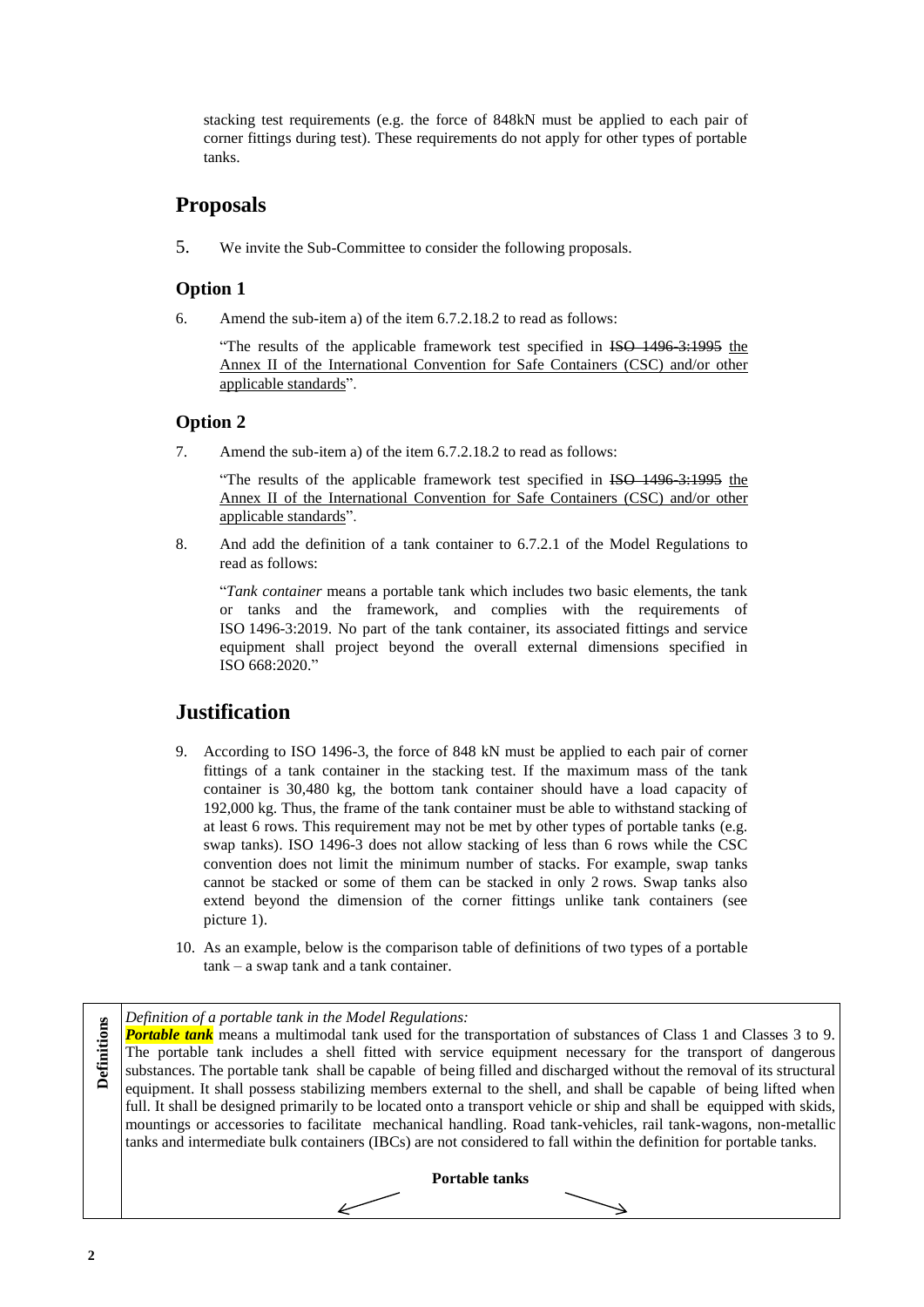|                                     | Definition of a swap body (swap tank) in CTU Code:<br>6.4 Swap bodies<br>6.4.1 A swap body is a regional transport containment 4.2.2.2 tank container<br>of a permanent character designed for road and rail Freight container which includes two basic elements,<br>transport within Europe and complying with European<br>standards. Swap bodies are generally $2.5$ m or $2.55$ m<br>wide and are subdivided into three length categories:<br>Class A: 12.2 to 13.6 m long (maximum gross   ISO 1496-3. 4 Dimensions and ratings.<br>mass 34 tons);<br>Class B: 30ft (9.125 m long);<br>$\bullet$<br>Class C: 7.15, 7.45 or 7.82 m long (maximum)<br>$\bullet$<br>gross mass 16 tons).<br>6.4.2 Swap bodies are fixed and secured to the vehicles<br>with the same devices as freight containers, but owing | ISO 830:1999. 4 Container types. 4.2 Terms and<br>definitions<br>the tank or tanks and the framework, and complies with<br>the requirements of ISO 1496-3.<br>4.1 External dimensions<br>The overall external dimensions and tolerances of tank<br>containers covered by this part of ISO 1496 shall be<br>those established in ISO 668, except that tank<br>containers may be of reduced height, in which case they<br>shall be designated 1AX, 1BX, 1CX and 1DX. No part |  |  |  |  |
|-------------------------------------|----------------------------------------------------------------------------------------------------------------------------------------------------------------------------------------------------------------------------------------------------------------------------------------------------------------------------------------------------------------------------------------------------------------------------------------------------------------------------------------------------------------------------------------------------------------------------------------------------------------------------------------------------------------------------------------------------------------------------------------------------------------------------------------------------------------|----------------------------------------------------------------------------------------------------------------------------------------------------------------------------------------------------------------------------------------------------------------------------------------------------------------------------------------------------------------------------------------------------------------------------------------------------------------------------|--|--|--|--|
|                                     | to the size difference, these fittings are not always<br>located at the swap body corners.<br>6.4.3 Stackable swap bodies have top fittings enabling<br>the handling with standard freight container handling<br>equipment. <><br><b>EN 283. 6 CSC Testing</b><br>When requested by the customer, CSC testing can be<br>carried out in addition to the test requirements<br>according to clause 5. In this case, Annex A shall be<br>followed. However, if swap bodies are equipped with<br>top fittings, the complete CSC testing is mandatory.                                                                                                                                                                                                                                                               | of the tank container, its associated fittings and/or<br>equipment shall project beyond these specified overall<br>external dimensions.                                                                                                                                                                                                                                                                                                                                    |  |  |  |  |
| Some of the applicable<br>standards | CSC Convention (if stacking is allowed)<br>٠<br>RID/ADR/AND<br>٠<br><b>UN Model Regulations</b><br>$\bullet$<br><b>IMDG</b> Code<br>$\bullet$<br>CTU Code<br>٠<br><b>EN 283</b>                                                                                                                                                                                                                                                                                                                                                                                                                                                                                                                                                                                                                                | <b>CSC</b> Convention<br>$\bullet$<br>RID/ADR/AND<br>٠<br><b>UN Model Regulations</b><br>٠<br><b>IMDG</b> Code<br>$\bullet$<br>CTU Code<br><b>ISO 1496-3</b><br><b>ISO 668</b>                                                                                                                                                                                                                                                                                             |  |  |  |  |
| Pictures                            | 1001 1001242<br>RID - ADR<br>Picture 1. Swap tank                                                                                                                                                                                                                                                                                                                                                                                                                                                                                                                                                                                                                                                                                                                                                              | me<br>240140 5<br>ICAMACT APPROVE<br>22T6<br>節期<br>ZA CENA<br>EDIFIERE UN PORTABLE TAIN TYT<br>ijc]<br>Picture 2. Tank container                                                                                                                                                                                                                                                                                                                                           |  |  |  |  |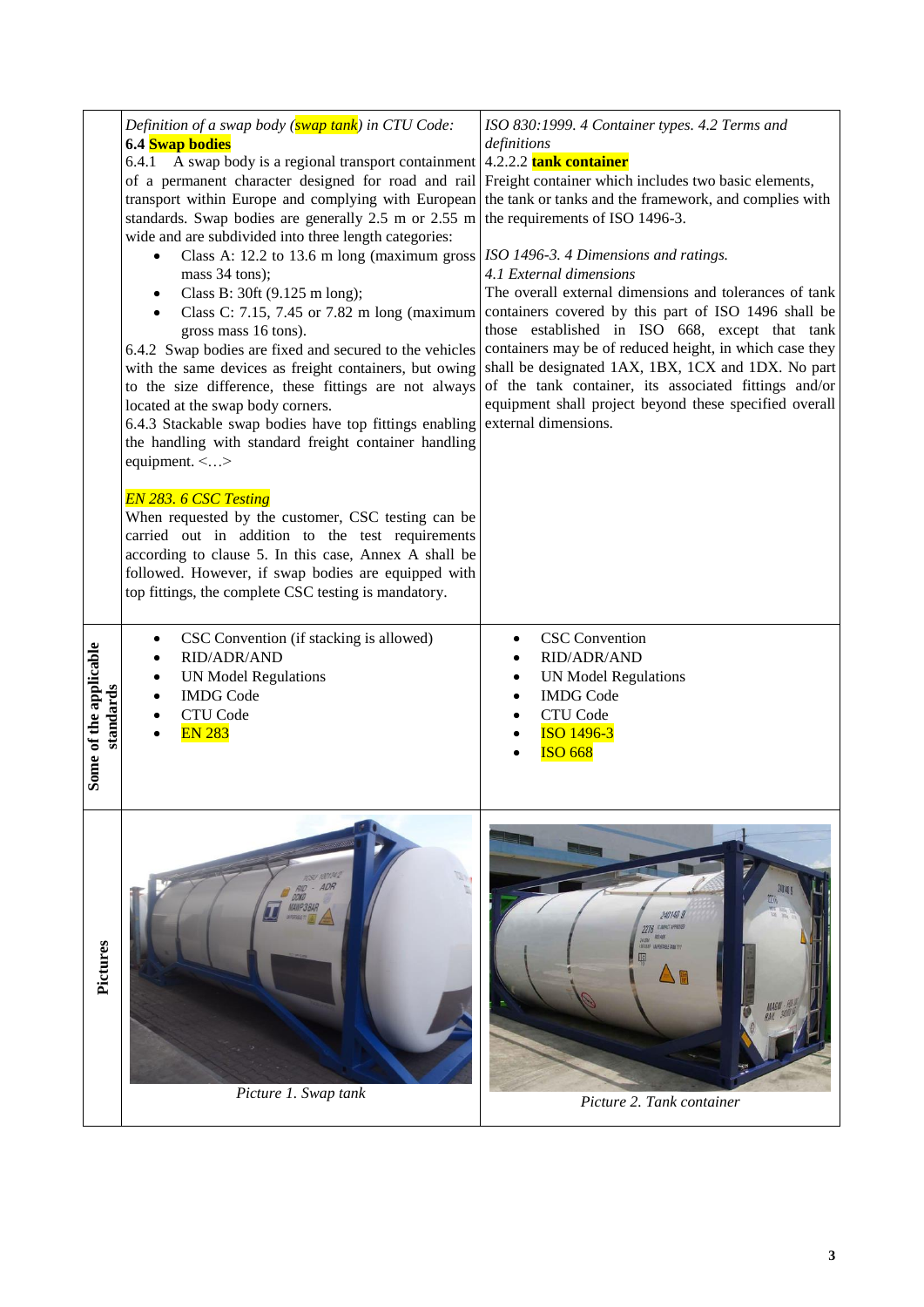| <b>CSC SAFETY APPROVAL</b><br>[F/BV/7269/01]                                                                                                                                                        | <b>CSC SAFETY APPROVAL</b><br>RU/01-473/17-06/02<br><b>DATE MANUFACTURED</b><br>07/2002                                                                                                                                       |  |  |  |  |  |  |  |
|-----------------------------------------------------------------------------------------------------------------------------------------------------------------------------------------------------|-------------------------------------------------------------------------------------------------------------------------------------------------------------------------------------------------------------------------------|--|--|--|--|--|--|--|
| DATE MANUFACTURED<br>IDENTIFICATION No.<br>34.000 kg<br><b>MAXIMUM GROSS MASS</b><br>68.000 kg<br>ALLOWABLE STACKING LOAD FOR 1.8g<br>TRANSVERSE RACKING TEST FORCE<br><b>NEXT EXIMINATION DATE</b> | <b>IDENTIFICATION No.</b><br>011256<br>MAXIMUM OPERATING GROSS MASS<br>30 480 kg/ 67 200 lbs<br>ALLOWABLE STACKING LOAD<br>FOR 1.8 g<br>192 000kg/ 423 280Ibs<br>TRANSVERSE RACKING TEST FORCE<br>$150000$ newtons<br>07/2007 |  |  |  |  |  |  |  |
| CSC SAFETY APPROVAL PLATE                                                                                                                                                                           |                                                                                                                                                                                                                               |  |  |  |  |  |  |  |

11. Below is the comparison table of stacking test requirements in CSC Convention and ISO 1496-3.

| <b>CSC Convention</b>                                                                                                                                                                                                                                                                                                                                                                                                                                                                                                                      | ISO 1496-3                                                                                                                                                                                                                                                                                                                                                                                                                                                                          |                                              |                                                                                                                                                                      |                                   |                                                       |                                               |                                                |  |
|--------------------------------------------------------------------------------------------------------------------------------------------------------------------------------------------------------------------------------------------------------------------------------------------------------------------------------------------------------------------------------------------------------------------------------------------------------------------------------------------------------------------------------------------|-------------------------------------------------------------------------------------------------------------------------------------------------------------------------------------------------------------------------------------------------------------------------------------------------------------------------------------------------------------------------------------------------------------------------------------------------------------------------------------|----------------------------------------------|----------------------------------------------------------------------------------------------------------------------------------------------------------------------|-----------------------------------|-------------------------------------------------------|-----------------------------------------------|------------------------------------------------|--|
| $Annex II-Structural safety$<br>requirements and tests. 2 Stacking<br>1 For conditions of international<br>transport where the maximum<br>vertical acceleration varies<br>significantly from 1.8g and when the<br>container is reliably and effectively<br>limited to such conditions of<br>transport, the stacking load may be<br>varied by the appropriate ratio of<br>acceleration.<br>2 On successful completion of this<br>test the container may be rated for<br>the allowable superimposed static<br>stacking load, which should be | ISO 1496-3. 6 Testing<br>6.2 Test No. 1 - Stacking<br>6.2.1 General<br>This test shall be carried out to prove the ability of a<br>tank container to support a superimposed mass of<br>containers, taking into account conditions aboard<br>ships at sea and the relative eccentricities between<br>superimposed containers.<br>Table 2 specifies the force to be applied as a test to<br>each pair of corner fittings and the superimposed<br>mass that the test force represents. |                                              |                                                                                                                                                                      |                                   |                                                       |                                               |                                                |  |
| indicated on the Safety Approval<br>Plate against the heading:<br><b>ALLOWABLE STACKING LOAD</b><br>FOR $1.8g$ ( kg  lb).                                                                                                                                                                                                                                                                                                                                                                                                                  | <b>Container designation</b>                                                                                                                                                                                                                                                                                                                                                                                                                                                        |                                              | Table2-Forces to be applied in stacking test<br>Test force per pair of<br><b>Test force per</b><br>container (all four<br>end fittings<br>corners<br>simultaneously) |                                   | <b>Superimposed mass</b><br>represented by test force |                                               |                                                |  |
|                                                                                                                                                                                                                                                                                                                                                                                                                                                                                                                                            | 1AAA, 1AA, 1A and 1AX<br>1BBB, 1BB, 1B and 1BX<br>1CC, 1C and 1CX<br>1D and 1DX<br>NOTE- The test force of 3 392 kN per container is derived<br>from the superimposed mass of nine-high stacking, i.e. eight<br>containers stacked on top of one container, all being rated<br>to 24 000 kg, and an acceleration of 1,8g [ The corner<br>posts of such containers are known as having been tested to<br>86 400 kg (190 480 Ib)]                                                     | $kN$<br>3 3 9 2<br>3 3 9 2<br>3 3 9 2<br>896 | Ibf<br>763 200<br>763 200<br>763 200<br>201 600                                                                                                                      | kN<br>1696<br>1696<br>1696<br>448 | Ibf<br>381 600<br>381 600<br>381 600<br>100 800       | kg<br>192 000<br>192 000<br>192 000<br>50 800 | Ib<br>423 320<br>423 320<br>423 320<br>112 000 |  |